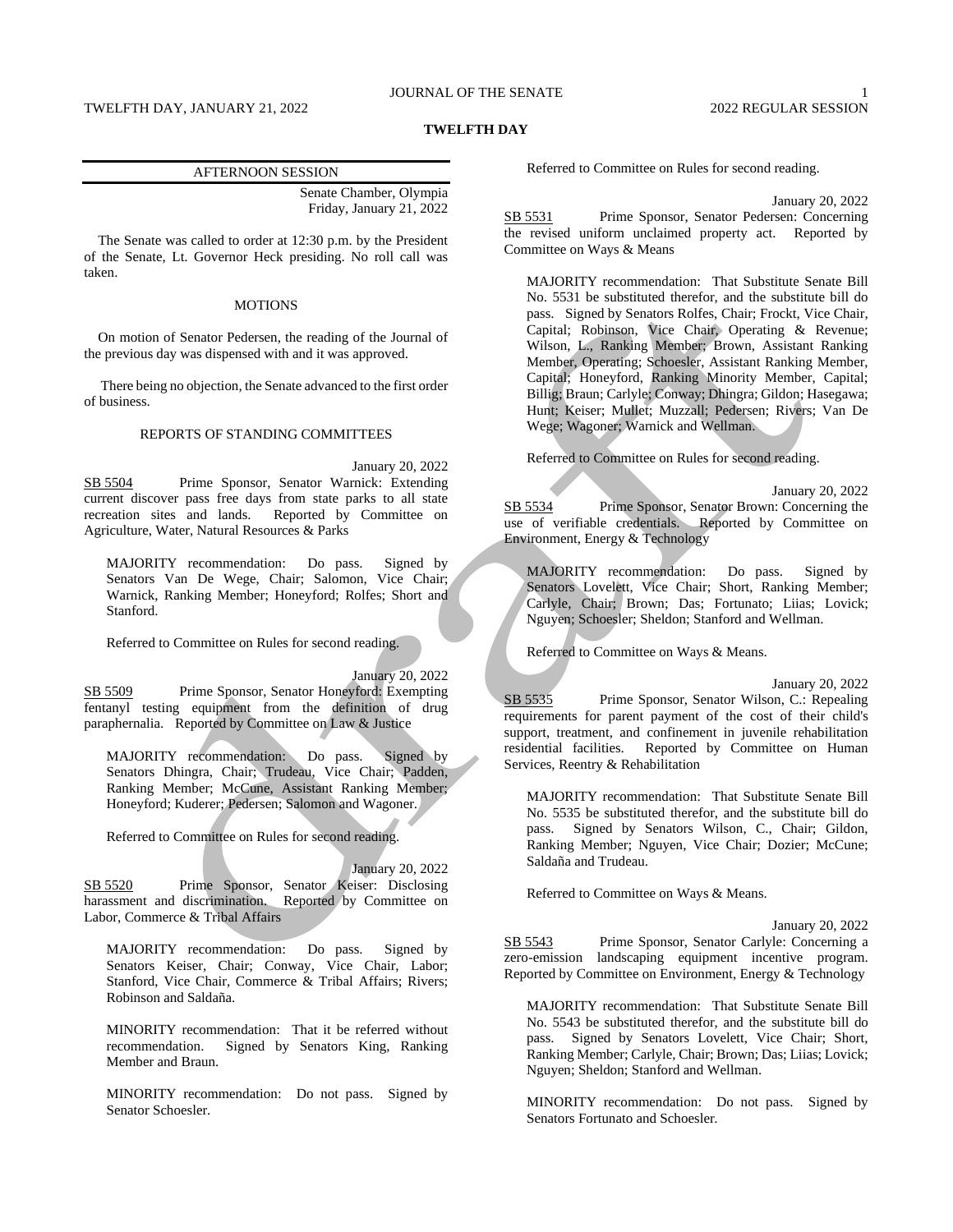Referred to Committee on Ways & Means.

January 20, 2022

SB 5545 Prime Sponsor, Senator Wagoner: Concerning survivor benefits. Reported by Committee on Higher Education & Workforce Development

MAJORITY recommendation: Do pass. Signed by Senators Randall, Chair; Nobles, Vice Chair; Holy, Ranking Member; Liias and Sefzik.

Referred to Committee on Rules for second reading.

January 20, 2022 SB 5548 Prime Sponsor, Senator Pedersen: Concerning the uniform unregulated child custody transfer act. Reported by Committee on Law & Justice

MAJORITY recommendation: That Substitute Senate Bill No. 5548 be substituted therefor, and the substitute bill do pass. Signed by Senators Dhingra, Chair; Trudeau, Vice Chair; Kuderer; Pedersen; Salomon and Wagoner.

MINORITY recommendation: That it be referred without recommendation. Signed by Senators Padden, Ranking Member; McCune, Assistant Ranking Member and Honeyford.

Referred to Committee on Rules for second reading.

January 20, 2022 SB 5552 Prime Sponsor, Senator Van De Wege: Modifying miscellaneous provisions impacting department of fish and wildlife licensing requirements. Reported by Committee on Agriculture, Water, Natural Resources & Parks

MAJORITY recommendation: Do pass. Signed by Senators Van De Wege, Chair; Salomon, Vice Chair; Warnick, Ranking Member; Honeyford; Rolfes; Short and Stanford.

Referred to Committee on Rules for second reading.

January 20, 2022 SB 5561 Prime Sponsor, Senator Dhingra: Concerning the restoration of the right to possess a firearm. Reported by Committee on Law & Justice

MAJORITY recommendation: Do pass. Signed by Senators Dhingra, Chair; Trudeau, Vice Chair; Kuderer; Pedersen and Salomon.

MINORITY recommendation: Do not pass. Signed by Senators Padden, Ranking Member; McCune, Assistant Ranking Member; Honeyford and Wagoner.

Referred to Committee on Rules for second reading.

January 20, 2022 SB 5564 Prime Sponsor, Senator Keiser: Protecting the

confidentiality of employees using employee assistance programs. Reported by Committee on Labor, Commerce & Tribal Affairs

MAJORITY recommendation: That Substitute Senate Bill No. 5564 be substituted therefor, and the substitute bill do

pass. Signed by Senators Keiser, Chair; Conway, Vice Chair, Labor; Stanford, Vice Chair, Commerce & Tribal Affairs; King, Ranking Member; Braun; Rivers; Robinson and Saldaña.

MINORITY recommendation: Do not pass. Signed by Senator Schoesler.

Referred to Committee on Rules for second reading.

January 20, 2022 SB 5567 Prime Sponsor, Senator Van De Wege: Concerning commercial salmon fishing. Reported by Committee on Agriculture, Water, Natural Resources & Parks

MAJORITY recommendation: That Substitute Senate Bill No. 5567 be substituted therefor, and the substitute bill do pass. Signed by Senators Van De Wege, Chair; Salomon, Vice Chair; Rolfes and Stanford.

MINORITY recommendation: That it be referred without recommendation. Signed by Senators Warnick, Ranking Member; Honeyford and Short.

Referred to Committee on Ways & Means.

January 20, 2022 SB 5572 Prime Sponsor, Senator Wilson, C.: Implementing the recommendations of the Washington state internet crimes against children task force. Reported by Committee on Law & Justice

MAJORITY recommendation: That Substitute Senate Bill No. 5572 be substituted therefor, and the substitute bill do pass. Signed by Senators Dhingra, Chair; Trudeau, Vice Chair; Padden, Ranking Member; McCune, Assistant Ranking Member; Honeyford; Kuderer; Pedersen; Salomon and Wagoner.

Referred to Committee on Rules for second reading.

January 20, 2022

SB 5573 Prime Sponsor, Senator Lovick: Concerning drug offender sentencing alternatives for offenders convicted of driving or control of a vehicle while under the influence. Reported by Committee on Law & Justice

MAJORITY recommendation: That Substitute Senate Bill No. 5573 be substituted therefor, and the substitute bill do pass. Signed by Senators Dhingra, Chair; Trudeau, Vice Chair; Padden, Ranking Member; McCune, Assistant Ranking Member; Honeyford; Kuderer; Pedersen; Salomon and Wagoner.

Referred to Committee on Ways & Means.

January 20, 2022 SB 5575 Prime Sponsor, Senator Lovick: Adding additional superior court judges in Snohomish county. Reported by Committee on Law & Justice

MAJORITY recommendation: That Substitute Senate Bill No. 5575 be substituted therefor, and the substitute bill do pass. Signed by Senators Dhingra, Chair; Trudeau, Vice Chair; Padden, Ranking Member; McCune, Assistant Ranking Member; Honeyford; Kuderer; Pedersen; Salomon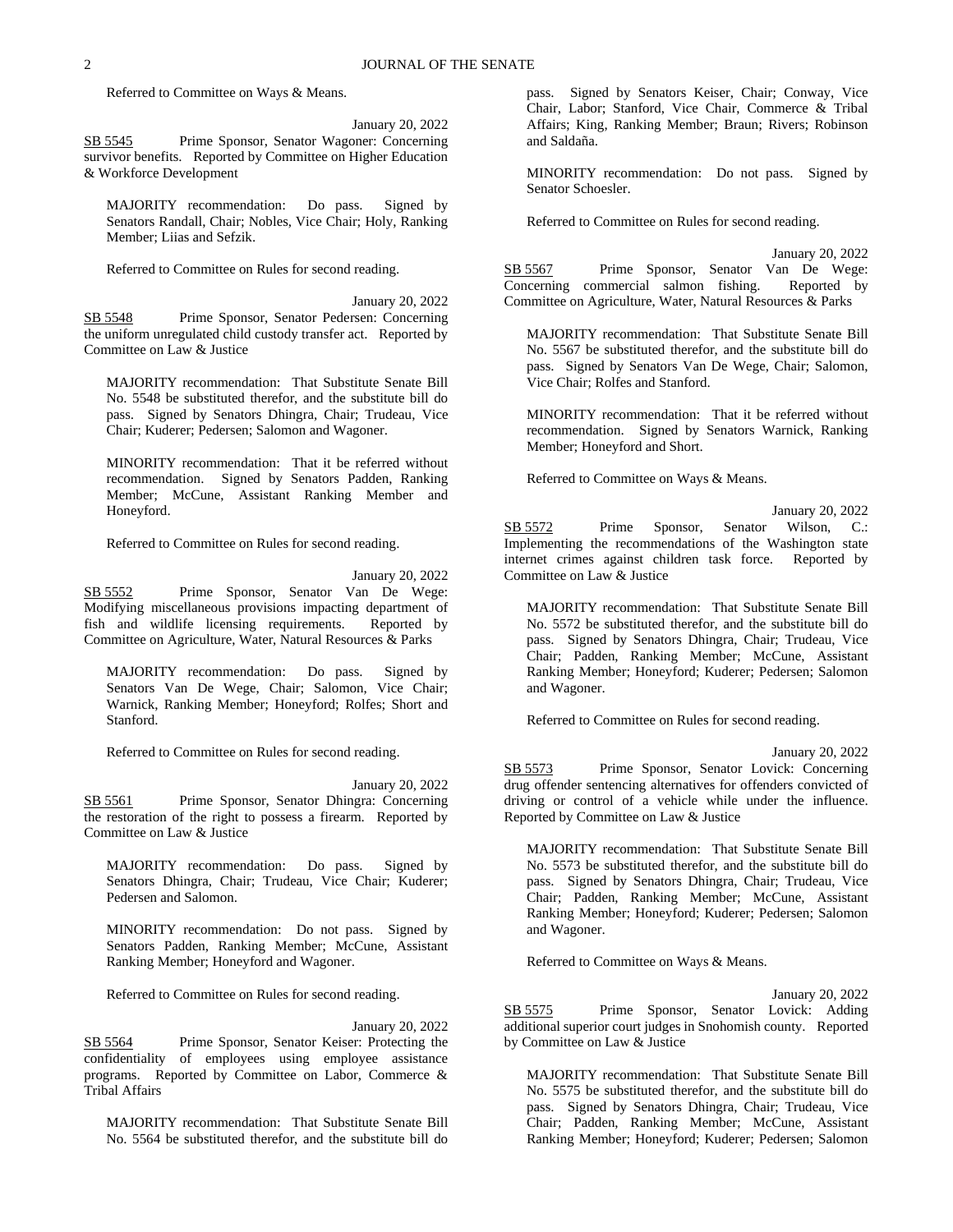Referred to Committee on Ways & Means.

#### January 20, 2022

SB 5580 Prime Sponsor, Senator Wellman: Concerning broadband infrastructure loans and grants made by the public works board. Reported by Committee on Environment, Energy & Technology

MAJORITY recommendation: That Substitute Senate Bill No. 5580 be substituted therefor, and the substitute bill do pass. Signed by Senators Lovelett, Vice Chair; Short, Ranking Member; Carlyle, Chair; Brown; Das; Fortunato; Liias; Lovick; Nguyen; Schoesler; Stanford and Wellman.

MINORITY recommendation: Do not pass. Signed by Senator Sheldon.

Referred to Committee on Rules for second reading.

January 20, 2022 SB 5585 Prime Sponsor, Senator Rolfes: Setting domestic wastewater discharge fees. Reported by Committee on Environment, Energy & Technology

MAJORITY recommendation: Do pass. Signed by Senators Lovelett, Vice Chair; Carlyle, Chair; Das; Liias; Lovick; Nguyen; Sheldon; Stanford and Wellman.

MINORITY recommendation: Do not pass. Signed by Senators Short, Ranking Member; Brown; Fortunato and Schoesler.

Referred to Committee on Rules for second reading.

January 20, 2022 SB 5588 Prime Sponsor, Senator Wilson, C.: Concerning reentry and discharge planning for incarcerated individuals at the department of corrections. Reported by Committee on Human Services, Reentry & Rehabilitation

MAJORITY recommendation: That Substitute Senate Bill No. 5588 be substituted therefor, and the substitute bill do pass. Signed by Senators Wilson, C., Chair; Gildon, Ranking Member; Nguyen, Vice Chair; Dozier; McCune; Saldaña and Trudeau.

Referred to Committee on Ways & Means.

January 20, 2022 SB 5592 Prime Sponsor, Senator Wilson, C.: Eliminating the cost of supervision assessments charged to offenders. Reported by Committee on Human Services, Reentry & Rehabilitation

MAJORITY recommendation: That Substitute Senate Bill No. 5592 be substituted therefor, and the substitute bill do pass. Signed by Senators Wilson, C., Chair; Gildon, Ranking Member; Nguyen, Vice Chair; Dozier; McCune; Saldaña and Trudeau.

Referred to Committee on Ways & Means.

January 20, 2022

SB 5612 Prime Sponsor, Senator Wilson, L.: Ensuring domestic violence victims and survivors of victims have the opportunity to make a statement during sentencing for all domestic violence convictions. Reported by Committee on Law & Justice

MAJORITY recommendation: Do pass. Signed by Senators Dhingra, Chair; Trudeau, Vice Chair; Padden, Ranking Member; McCune, Assistant Ranking Member; Honeyford; Kuderer; Pedersen; Salomon and Wagoner.

Referred to Committee on Rules for second reading.

January 20, 2022 SB 5613 Prime Sponsor, Senator Van De Wege: Concerning the use of dogs to hunt black bear, cougar, or bobcat. Reported by Committee on Agriculture, Water, Natural Resources & Parks

MAJORITY recommendation: That Substitute Senate Bill No. 5613 be substituted therefor, and the substitute bill do pass. Signed by Senators Van De Wege, Chair; Salomon, Vice Chair; Rolfes and Stanford.

MINORITY recommendation: That it be referred without recommendation. Signed by Senators Warnick, Ranking Member and Short.

MINORITY recommendation: Do not pass. Signed by Senator Honeyford.

Referred to Committee on Rules for second reading.

January 20, 2022 SB 5614 Prime Sponsor, Senator Randall: Concerning the Washington national guard postsecondary education grant program. Reported by Committee on Higher Education & Workforce Development

MAJORITY recommendation: Do pass. Signed by Senators Randall, Chair; Nobles, Vice Chair; Holy, Ranking Member; Liias and Sefzik.

Referred to Committee on Rules for second reading.

January 20, 2022

SB 5624 Prime Sponsor, Senator Warnick: Extending the expiration date of certain sections of chapter 92, Laws of 2019, regarding livestock identification. Reported by Committee on Agriculture, Water, Natural Resources & Parks

MAJORITY recommendation: Do pass. Signed by Senators Van De Wege, Chair; Salomon, Vice Chair; Warnick, Ranking Member; Honeyford; Rolfes; Short and Stanford.

Referred to Committee on Rules for second reading.

January 20, 2022

SB 5626 Prime Sponsor, Senator Rolfes: Adding a climate resilience element to water system plans. Reported by Committee on Environment, Energy & Technology

MAJORITY recommendation: That Substitute Senate Bill No. 5626 be substituted therefor, and the substitute bill do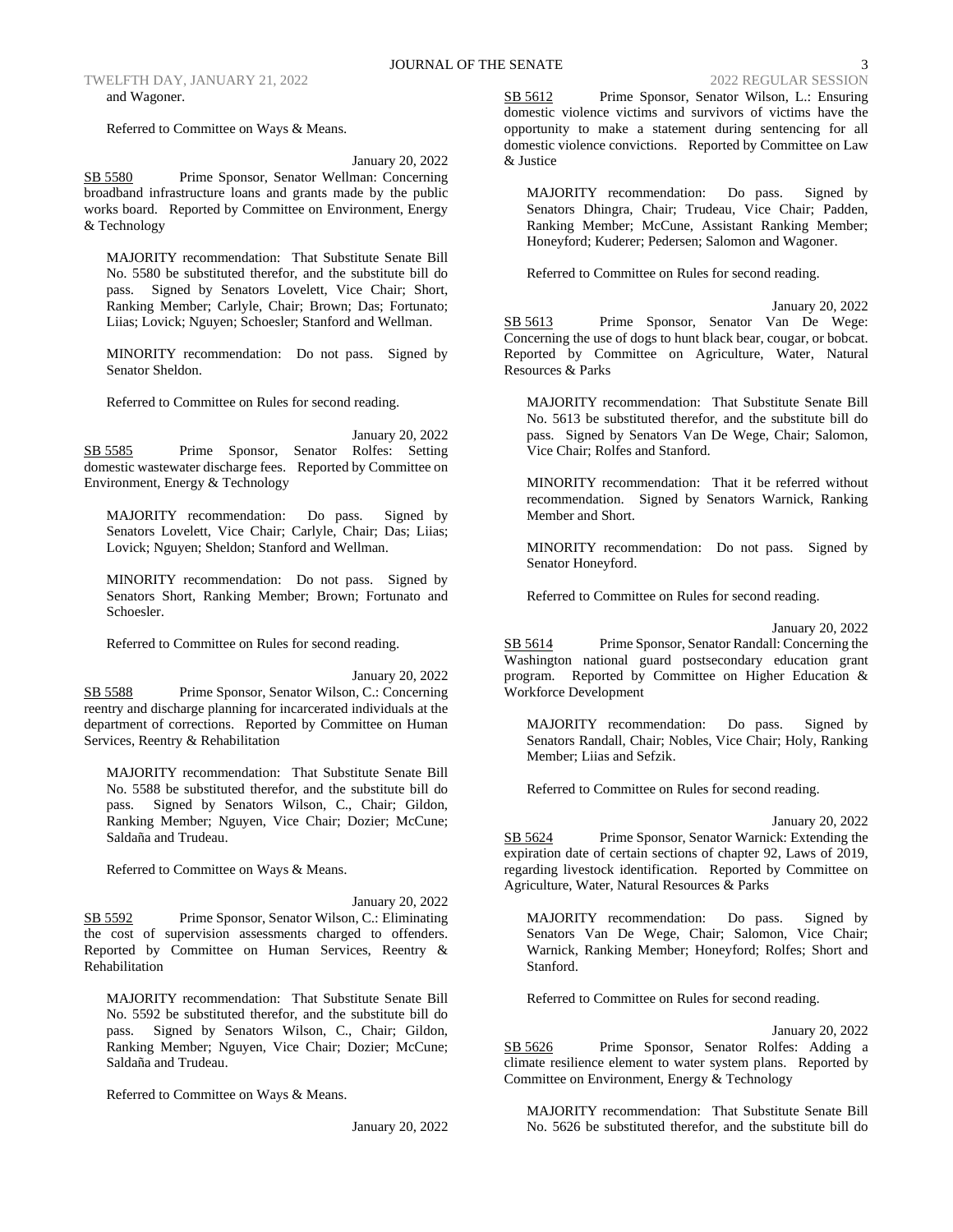pass. Signed by Senators Lovelett, Vice Chair; Carlyle, Chair; Das; Liias; Lovick; Nguyen; Sheldon; Stanford and Wellman.

MINORITY recommendation: Do not pass. Signed by Senators Short, Ranking Member; Brown; Fortunato and Schoesler.

Referred to Committee on Ways & Means.

January 20, 2022 SB 5628 Prime Sponsor, Senator Dhingra: Concerning cyber harassment, addressing concerns in the case of Rynearson v. Ferguson, and adding a crime of cyberstalking. Reported by Committee on Law & Justice

MAJORITY recommendation: That Substitute Senate Bill No. 5628 be substituted therefor, and the substitute bill do pass. Signed by Senators Dhingra, Chair; Trudeau, Vice Chair; Padden, Ranking Member; McCune, Assistant Ranking Member; Honeyford; Kuderer; Pedersen; Salomon and Wagoner.

Referred to Committee on Rules for second reading.

January 20, 2022 SB 5634 Prime Sponsor, Senator Carlyle: Updating the utilities and transportation commission's regulatory fees. Reported by Committee on Environment, Energy & Technology

MAJORITY recommendation: Do pass. Signed by Senators Lovelett, Vice Chair; Carlyle, Chair; Das; Liias; Lovick; Nguyen; Sheldon; Stanford and Wellman.

MINORITY recommendation: Do not pass. Signed by Senators Short, Ranking Member; Brown; Fortunato and Schoesler.

Referred to Committee on Rules for second reading.

Committee on Agriculture, Water, Natural Resources & Parks

January 20, 2022 SB 5637 Prime Sponsor, Senator Rolfes: Increasing forest practices fees to pay for program implementation costs and a new online system for forest practices review. Reported by

MAJORITY recommendation: That Substitute Senate Bill No. 5637 be substituted therefor, and the substitute bill do pass. Signed by Senators Van De Wege, Chair; Salomon, Vice Chair; Rolfes and Stanford.

MINORITY recommendation: That it be referred without recommendation. Signed by Senator Warnick, Ranking Member.

MINORITY recommendation: Do not pass. Signed by Senators Honeyford and Short.

Referred to Committee on Rules for second reading.

January 20, 2022 SB 5641 Prime Sponsor, Senator Short: Promoting local agriculture through greenhouses. Reported by Committee on Agriculture, Water, Natural Resources & Parks

MAJORITY recommendation: Do pass. Signed by

Senators Van De Wege, Chair; Salomon, Vice Chair; Warnick, Ranking Member; Honeyford; Rolfes; Short and Stanford.

Referred to Committee on Rules for second reading.

January 20, 2022

SB 5676 Prime Sponsor, Senator Conway: Providing a benefit increase to certain retirees of the public employees' retirement system plan 1 and the teachers' retirement system plan 1. Reported by Committee on Ways & Means

MAJORITY recommendation: Do pass. Signed by Senators Rolfes, Chair; Frockt, Vice Chair, Capital; Robinson, Vice Chair, Operating & Revenue; Wilson, L., Ranking Member; Brown, Assistant Ranking Member, Operating; Schoesler, Assistant Ranking Member, Capital; Honeyford, Ranking Minority Member, Capital; Billig; Braun; Carlyle; Conway; Dhingra; Gildon; Hasegawa; Hunt; Keiser; Mullet; Muzzall; Pedersen; Rivers; Van De Wege; Wagoner; Warnick and Wellman.

Referred to Committee on Rules for second reading.

January 20, 2022 SB 5701 Prime Sponsor, Senator Nguyen: Determining monthly wages for workers' compensation. Reported by Committee on Labor, Commerce & Tribal Affairs

MAJORITY recommendation: Do pass. Signed by Senators Keiser, Chair; Conway, Vice Chair, Labor; Stanford, Vice Chair, Commerce & Tribal Affairs; King, Ranking Member; Rivers; Robinson and Saldaña.

MINORITY recommendation: That it be referred without recommendation. Signed by Senator Braun.

MINORITY recommendation: Do not pass. Signed by Senator Schoesler.

Referred to Committee on Ways & Means.

January 20, 2022

SB 5726 Prime Sponsor, Senator Randall: Concerning interruptive military service credit for members of the state retirement systems. Reported by Committee on Ways & Means

MAJORITY recommendation: Do pass. Signed by Senators Rolfes, Chair; Frockt, Vice Chair, Capital; Robinson, Vice Chair, Operating & Revenue; Wilson, L., Ranking Member; Brown, Assistant Ranking Member, Operating; Schoesler, Assistant Ranking Member, Capital; Honeyford, Ranking Minority Member, Capital; Billig; Braun; Carlyle; Conway; Dhingra; Gildon; Hasegawa; Hunt; Keiser; Mullet; Muzzall; Pedersen; Rivers; Van De Wege; Wagoner; Warnick and Wellman.

Referred to Committee on Transportation.

January 20, 2022

SB 5746 Prime Sponsor, Senator Warnick: Concerning drought preparedness, response, and funding. Reported by Committee on Agriculture, Water, Natural Resources & Parks

MAJORITY recommendation: That Substitute Senate Bill No. 5746 be substituted therefor, and the substitute bill do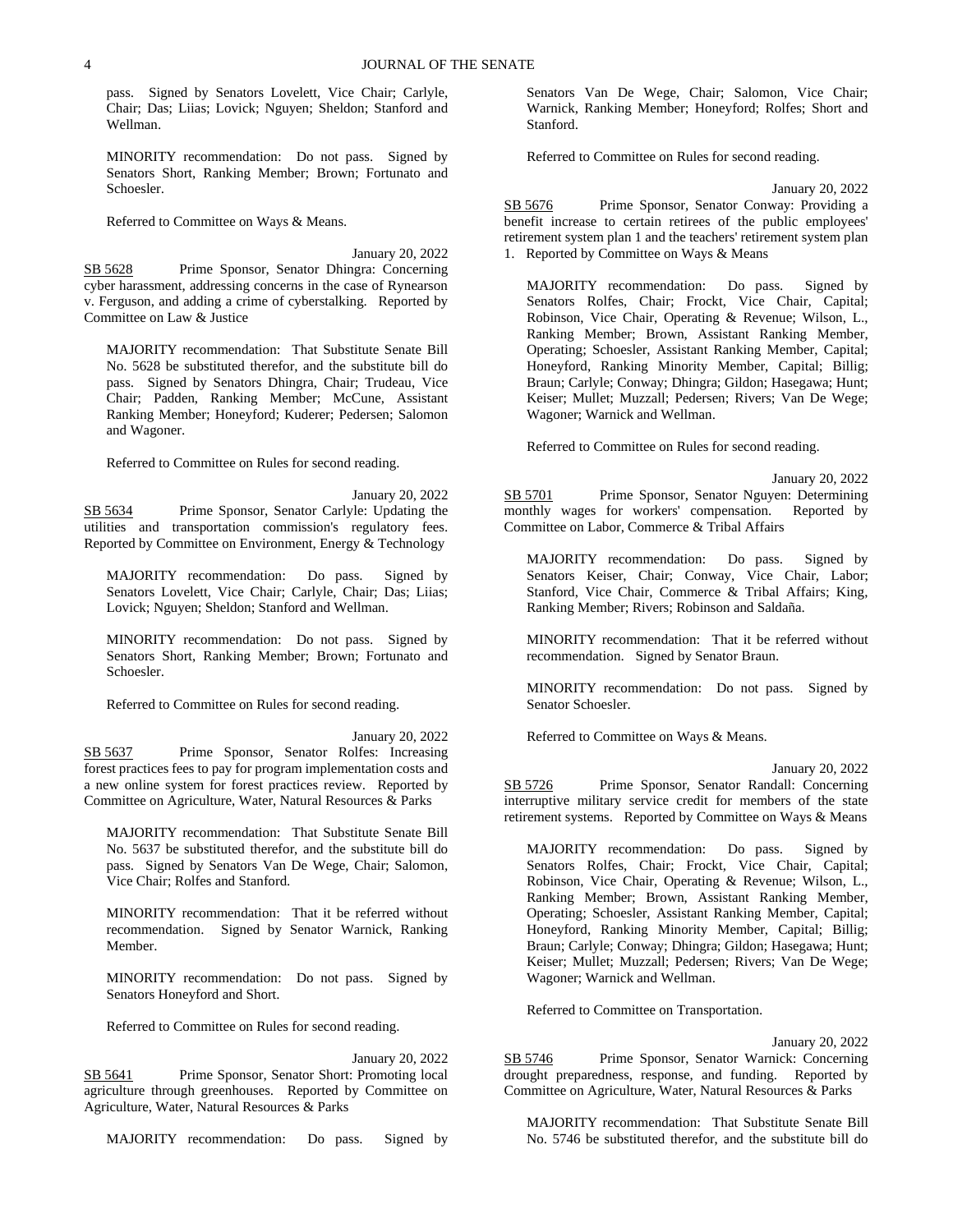TWELFTH DAY, JANUARY 21, 2022 2022 REGULAR SESSION

pass. Signed by Senators Van De Wege, Chair; Salomon, Vice Chair; Warnick, Ranking Member; Honeyford; Rolfes; Short and Stanford.

Referred to Committee on Ways & Means.

January 20, 2022

SB 5748 Prime Sponsor, Senator Schoesler: Concerning disability benefits in the public safety employees' retirement system. Reported by Committee on Ways & Means

MAJORITY recommendation: Do pass. Signed by Senators Rolfes, Chair; Frockt, Vice Chair, Capital; Robinson, Vice Chair, Operating & Revenue; Wilson, L., Ranking Member; Brown, Assistant Ranking Member, Operating; Schoesler, Assistant Ranking Member, Capital; Honeyford, Ranking Minority Member, Capital; Billig; Braun; Carlyle; Conway; Dhingra; Gildon; Hasegawa; Hunt; Keiser; Mullet; Muzzall; Pedersen; Rivers; Van De Wege; Wagoner; Warnick and Wellman.

Referred to Committee on Rules for second reading.

January 20, 2022 SB 5763 Prime Sponsor, Senator Randall: Eliminating subprevailing wage certificates for individuals with disabilities. Reported by Committee on Labor, Commerce & Tribal Affairs

MAJORITY recommendation: Do pass. Signed by Senators Keiser, Chair; Conway, Vice Chair, Labor; Stanford, Vice Chair, Commerce & Tribal Affairs; King, Ranking Member; Rivers; Robinson and Saldaña.

MINORITY recommendation: Do not pass. Signed by Senator Schoesler.

MINORITY recommendation: That it be referred without recommendation. Signed by Senator Braun.

Referred to Committee on Rules for second reading.

January 20, 2022

SB 5776 Prime Sponsor, Senator Trudeau: Creating the criminal justice integrated data system and a violence and death investigation resource center. Reported by Committee on Law & Justice

MAJORITY recommendation: That Substitute Senate Bill No. 5776 be substituted therefor, and the substitute bill do pass. Signed by Senators Dhingra, Chair; Trudeau, Vice Chair; Kuderer; Pedersen and Salomon.

MINORITY recommendation: That it be referred without recommendation. Signed by Senators Padden, Ranking Member; McCune, Assistant Ranking Member; Honeyford and Wagoner.

Referred to Committee on Ways & Means.

January 20, 2022

SB 5854 Prime Sponsor, Senator Randall: Concerning ethical performance of faculty duties. Reported by Committee on Higher Education & Workforce Development

MAJORITY recommendation: That it be referred without

recommendation. Signed by Senators Randall, Chair; Nobles, Vice Chair; Holy, Ranking Member; Liias and Sefzik.

Referred to Committee on State Government & Elections.

#### MOTIONS

On motion of Pedersen, all measures listed on the Standing Committee report were referred to the committees as designated with the exception of Senate Bill No. 5534 which was designated to the Committee on Rules and referred to the Committee on Ways & Means and Senate Bill No. 5585 which was designated to the Committee on Ways & Means and referred to the Committee on Rules.

On motion of Senator Pedersen, the Senate advanced to the third order of business.

#### MESSAGE FROM THE GOVERNOR GUBERNATORIAL APPOINTMENTS

January 6, 2022 TO THE HONORABLE, THE SENATE OF THE STATE OF WASHINGTON

Ladies and Gentlemen:

I have the honor to submit the following reappointment, subject to your confirmation.

ADAM L. AGUILERA, reappointed January 6, 2022, for the term ending September 30, 2025, as Member of the Professional Educator Standards Board.

Sincerely,

JAY INSLEE, Governor Referred to Committee on Early Learning & K-12 Education as Senate Gubernatorial Appointment No. 9395.

# January 6, 2022

TO THE HONORABLE, THE SENATE OF THE STATE OF WASHINGTON

Ladies and Gentlemen:

I have the honor to submit the following reappointment, subject to your confirmation.

SUSANA REYES, reappointed January 13, 2022, for the term ending January 12, 2026, as Member of the State Board of Education.

Sincerely,

JAY INSLEE, Governor

Referred to Committee on Early Learning & K-12 Education as Senate Gubernatorial Appointment No. 9396.

January 6, 2022

TO THE HONORABLE, THE SENATE OF THE STATE OF WASHINGTON

Ladies and Gentlemen:

I have the honor to submit the following appointment, subject to your confirmation.

DANA M. RILEY BLACK, appointed January 13, 2022, for the term ending January 12, 2026, as Member of the State Board of Education.

Sincerely,

JAY INSLEE, Governor

Referred to Committee on Early Learning & K-12 Education as Senate Gubernatorial Appointment No. 9397.

January 14, 2022

TO THE HONORABLE, THE SENATE OF THE STATE OF WASHINGTON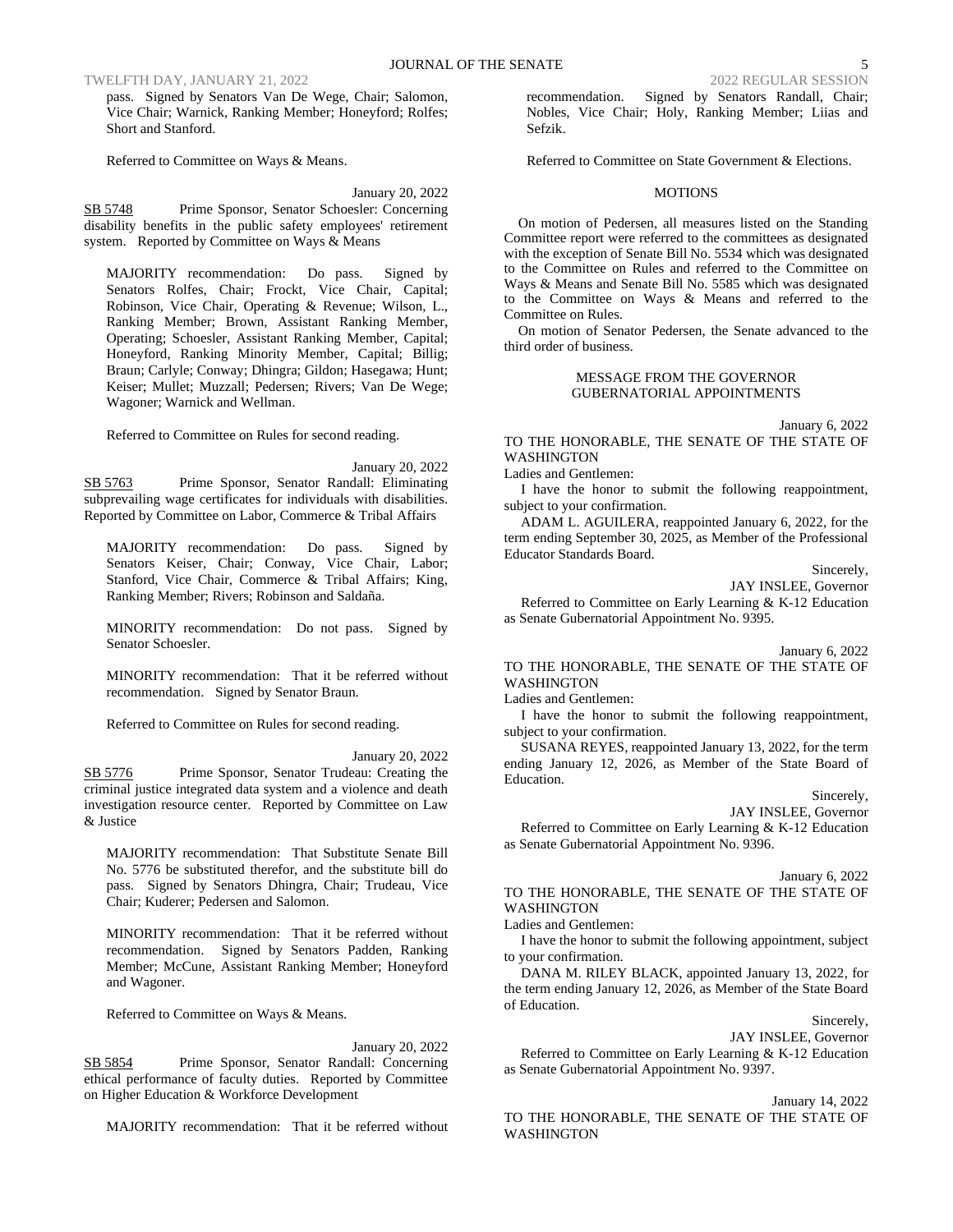Ladies and Gentlemen:

I have the honor to submit the following reappointment, subject to your confirmation.

JASON R. HAMILTON, reappointed January 14, 2022, for the term ending December 26, 2025, as Member of the Board of Pilotage Commissioners.

Sincerely,

JAY INSLEE, Governor Referred to Committee on Transportation as Senate Gubernatorial Appointment No. 9398.

#### MOTIONS

On motion of Senator Pedersen, all appointees listed on the Gubernatorial Appointments report were referred to the committees as designated.

On motion of Senator Pedersen, the Senate advanced to the fourth order of business.

#### MESSAGE FROM THE HOUSE

January 19, 2022

MR. PRESIDENT: The House has passed:

ENGROSSED SUBSTITUTE HOUSE BILL NO. 1733, and the same are herewith transmitted.

MELISSA PALMER, Deputy Chief Clerk

#### MOTION

On motion of Senator Pedersen, the Senate advanced to the fifth order of business.

#### INTRODUCTION AND FIRST READING

SB 5923 by Senator Robinson

AN ACT Relating to temporary emergency shelters; amending RCW 19.27.042; adding a new section to chapter 35.21 RCW; adding a new section to chapter 35A.21 RCW; and adding a new section to chapter 36.01 RCW.

Referred to Committee on Housing & Local Government.

SB 5924 by Senator Mullet

AN ACT Relating to improving tax administration by waiving penalties and imposing interest in certain situations involving delayed tax payments, and by extending a statute of limitations period for certain egregious tax crimes; amending RCW 82.32.050; reenacting and amending RCW 9A.04.080; adding new sections to chapter 82.32 RCW; creating a new section; and providing an effective date.

Referred to Committee on Ways & Means.

SB 5925 by Senators Hunt and Braun

AN ACT Relating to establishing the outdoor school for all program; amending RCW 28A.300.790 and 28A.320.173; adding a new section to chapter 28A.300 RCW; and creating a new section.

Referred to Committee on Early Learning & K-12 Education.

SB 5926 by Senator Robinson

AN ACT Relating to capital gains taxation of certain investment management services provided to a partnership or similar entity; amending RCW 82.87.020 and 82.87.040; and providing an effective date.

Referred to Committee on Ways & Means.

#### SB 5927 by Senator Honeyford

AN ACT Relating to the safety and security of retail cannabis outlets; amending RCW 9.94A.832; and adding a new section to chapter 69.50 RCW.

Referred to Committee on Law & Justice.

#### SB 5928 by Senator Van De Wege

AN ACT Relating to increasing housing access and affordability by decreasing construction costs associated with the Washington state energy code for residential buildings; amending RCW 19.27A.020, 19.27A.045, and 19.27A.160; creating a new section; and declaring an emergency.

Referred to Committee on Environment, Energy & Technology.

SB 5929 by Senator Wilson, C.

AN ACT Relating to changing the membership of the legislative-executive WorkFirst poverty reduction oversight task force; and amending RCW 74.08A.505.

Referred to Committee on Human Services, Reentry & Rehabilitation.

SB 5930 by Senators Wilson, C. and Liias

AN ACT Relating to the participation of tribal governments in exchange agreements; and amending RCW 47.12.370.

Referred to Committee on Transportation.

SB 5931 by Senator Wagoner

AN ACT Relating to appointment of judges pro tempore in the court of appeals; and amending RCW 2.06.150.

Referred to Committee on Law & Justice.

SB 5932 by Senator Das

AN ACT Relating to reducing the state sales and use tax rate; amending RCW 82.08.020; creating a new section; and providing an effective date.

Referred to Committee on Ways & Means.

SHB 1732 by House Committee on Appropriations (originally sponsored by Sullivan, Chopp, Johnson, J., Walen, Chapman, Berry, Cody, Dolan, Fey, Macri, Peterson, Ryu, Santos, Senn, Shewmake, Wylie, Simmons, Callan, Slatter, Ramos, Bergquist, Tharinger, Valdez, Thai, Pollet, Morgan, Taylor, Stonier, Ortiz-Self, Gregerson, Davis, Riccelli, Ormsby, Duerr, Orwall, Bateman, Kloba and Frame)

AN ACT Relating to delaying the implementation of the long-term services and supports trust program by 18 months to allow for the extension of benefits to persons born before January 1, 1968, by modifying conditions for becoming a qualified individual and eligible beneficiary and allowing for the refunding of prematurely collected premiums; amending RCW 50B.04.020, 50B.04.030, 50B.04.050, 50B.04.060, 50B.04.080, 50B.04.090, and 50B.04.140; adding a new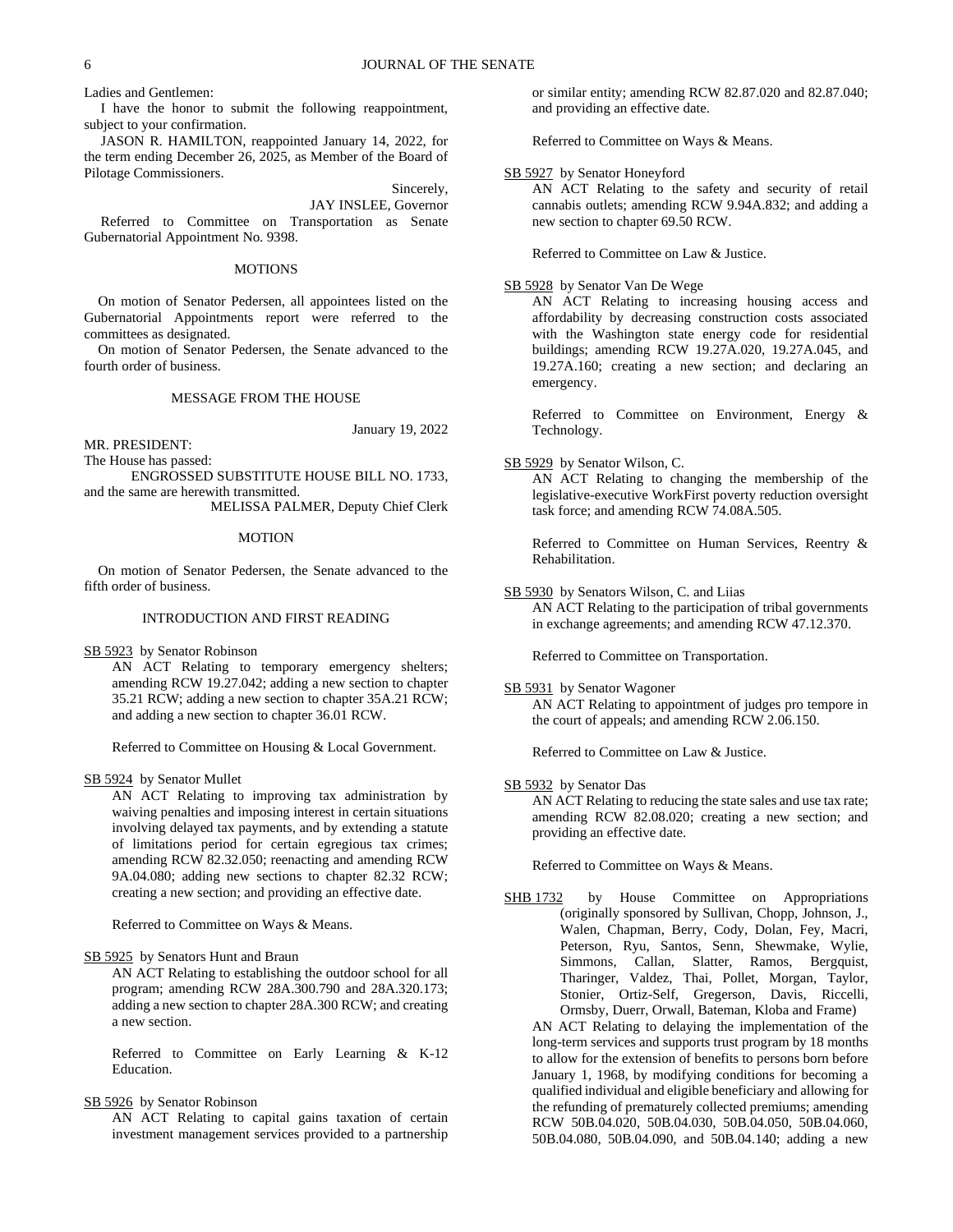TWELFTH DAY, JANUARY 21, 2022 2022 REGULAR SESSION

section to chapter 50B.04 RCW; and declaring an emergency.

Referred to Committee on Ways & Means.

ESHB 1733 by House Committee on Appropriations (originally sponsored by Paul, Macri, Johnson, J., Leavitt, Bronoske, Chapman, Senn, Berry, Cody, Dolan, Fey, Peterson, Ryu, Santos, Shewmake, Wylie, Simmons, Callan, Chopp, Slatter, Ramos, Bergquist, Tharinger, Valdez, Thai, Pollet, Morgan, Taylor, Stonier, Ortiz-Self, Gregerson, Riccelli, Davis, Ormsby, Duerr, Orwall, Bateman, Kloba and Frame)

AN ACT Relating to establishing voluntary exemptions to the long-term services and supports trust program for certain populations identified in the long-term services and supports trust commission's 2022 recommendations report, specifically including exemptions only for veterans with a service-connected disability of 70 percent or higher, the spouses or domestic partners of active duty service members, persons residing outside of Washington while working in Washington, and persons working in the United States under a temporary, nonimmigrant work visa; amending RCW 50B.04.080 and 50B.04.050; and adding a new section to chapter 50B.04 RCW.

Referred to Committee on Ways & Means.

#### **MOTIONS**

On motion of Senator Pedersen, all measures listed on the Introduction and First Reading report were referred to the committees as designated with the exception of Senate Bill No. 5928 which was designated to the Committee on State Government & Elections and referred to the Committee on Environment, Energy & Technology.

On motion of Senator Pedersen, the Senate advanced to the eighth order of business.

#### MOTION

Senator Randall moved adoption of the following resolution:

#### SENATE RESOLUTION 8636

By Senators Randall and Warnick

WHEREAS, Washington State is committed to the promotion of safety programs, policies, and actions; and

WHEREAS, Thousands of motorcyclists travel the roads, streets, highways, and interstate systems of Washington State every day; and

WHEREAS, Motorcycles are fuel efficient vehicles that have access to Washington State High Occupancy Vehicle lanes, promoting a less congested travel way; and

WHEREAS, Motorcyclists help to provide funds for the transportation infrastructure of Washington State that they and others use; and

WHEREAS, The majority of the motorcycling community is committed to motorcycle safety and awareness and promotes policies and procedures for themselves and other motorists in order to create a safe roadway for all; and

WHEREAS, Motorcyclists make up just about three percent of all registered vehicles but account for about fifteen percent of all traffic fatalities as of 2017; and

WHEREAS, The United States Department of Transportation's National Highway Traffic Safety Administration launched a Get Up to 20 Speed on Motorcycles campaign to help motorists learn how to drive safely around motorcycles in order to keep all roadway users safe; and

WHEREAS, The motorcycling community is filled with people dedicated to charitable organizations and activities; and

WHEREAS, Hundreds of motorcyclists, like those of Bikers Against Child Abuse and American Legion Riders, band together to support kids, veterans, and other vulnerable communities all around the state; and

WHEREAS, The month of May is recognized nationally and throughout the state as Motorcycle Safety Awareness Month;

NOW, THEREFORE, BE IT RESOLVED, That the Washington State Senate celebrate the month of May as Motorcycle Safety Awareness Month; and

BE IT FURTHER RESOLVED, That copies of this resolution be immediately transmitted by the Secretary of the Senate to the AAA Washington office, the ABATE of Washington office, Bikers Against Child Abuse, the representative of the Washington Road Riders Association, the headquarters of the Washington State Patrol, and the Washington State Department of Transportation.

Senator Randall spoke in favor of adoption of the resolution.

The President declared the question before the Senate to be the adoption of Senate Resolution No. 8636.

The motion by Senator Randall carried and the resolution was adopted by voice vote.

#### MOTION

At 12:38 p.m., on motion of Senator Pedersen, the Senate adjourned until 11:45 o'clock a.m. Monday, January 24, 2022.

DENNY HECK, President of the Senate

SARAH BANNISTER, Secretary of the Senate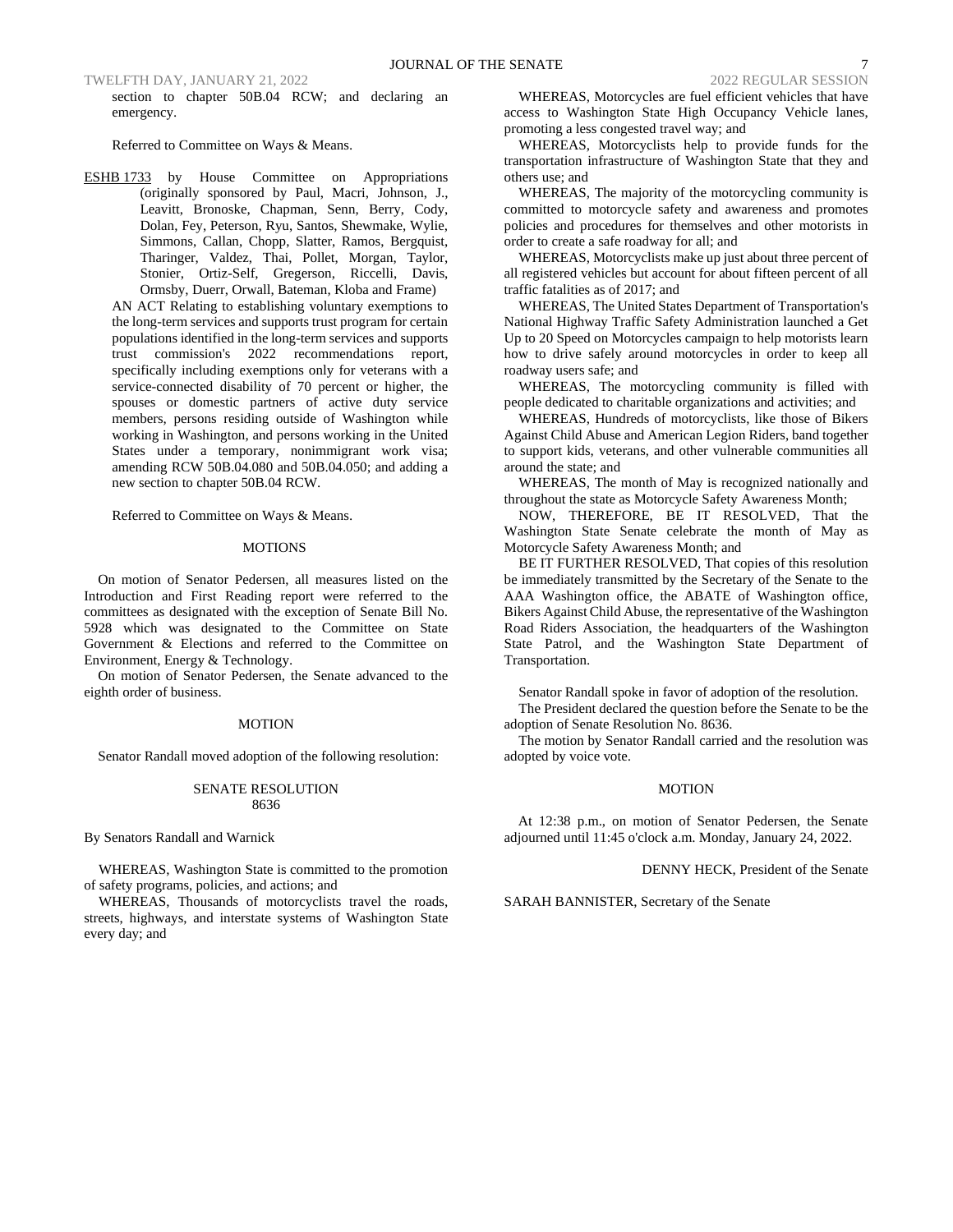## 8 JOURNAL OF THE SENATE

| 1732-S |
|--------|
|        |
| 1733-S |
|        |
|        |
| 5504   |
|        |
| 5509   |
|        |
| 5520   |
|        |
| 5531   |
|        |
|        |
| 5534   |
|        |
|        |
| 5535   |
|        |
| 5543   |
|        |
| 5545   |
|        |
| 5548   |
|        |
| 5552   |
|        |
|        |
| 5561   |
|        |
| 5564   |
|        |
|        |
| 5567   |
|        |
| 5572   |
|        |
| 5573   |
|        |
| 5575   |
|        |
| 5580   |
|        |
| 5585   |
|        |
|        |
| 5588   |
|        |
| 5592   |
| 5612   |

| 5613                          |
|-------------------------------|
|                               |
| 5614                          |
|                               |
| 5624                          |
|                               |
| 5626                          |
|                               |
| 5628<br>$\blacktriangleright$ |
|                               |
|                               |
| 5634                          |
|                               |
| 5637                          |
|                               |
| 5641                          |
|                               |
| 5676                          |
|                               |
| 5701                          |
|                               |
| 5726                          |
|                               |
| 5746                          |
|                               |
|                               |
| 5748                          |
|                               |
| 5763                          |
|                               |
| 5776                          |
|                               |
| 5854                          |
| Committee Report<br>5         |
| 5923                          |
|                               |
| 5924                          |
|                               |
| 5925                          |
|                               |
|                               |
| 5926                          |
|                               |
| 5927                          |
|                               |
| 5928                          |
|                               |
|                               |
| 5929                          |
|                               |
|                               |